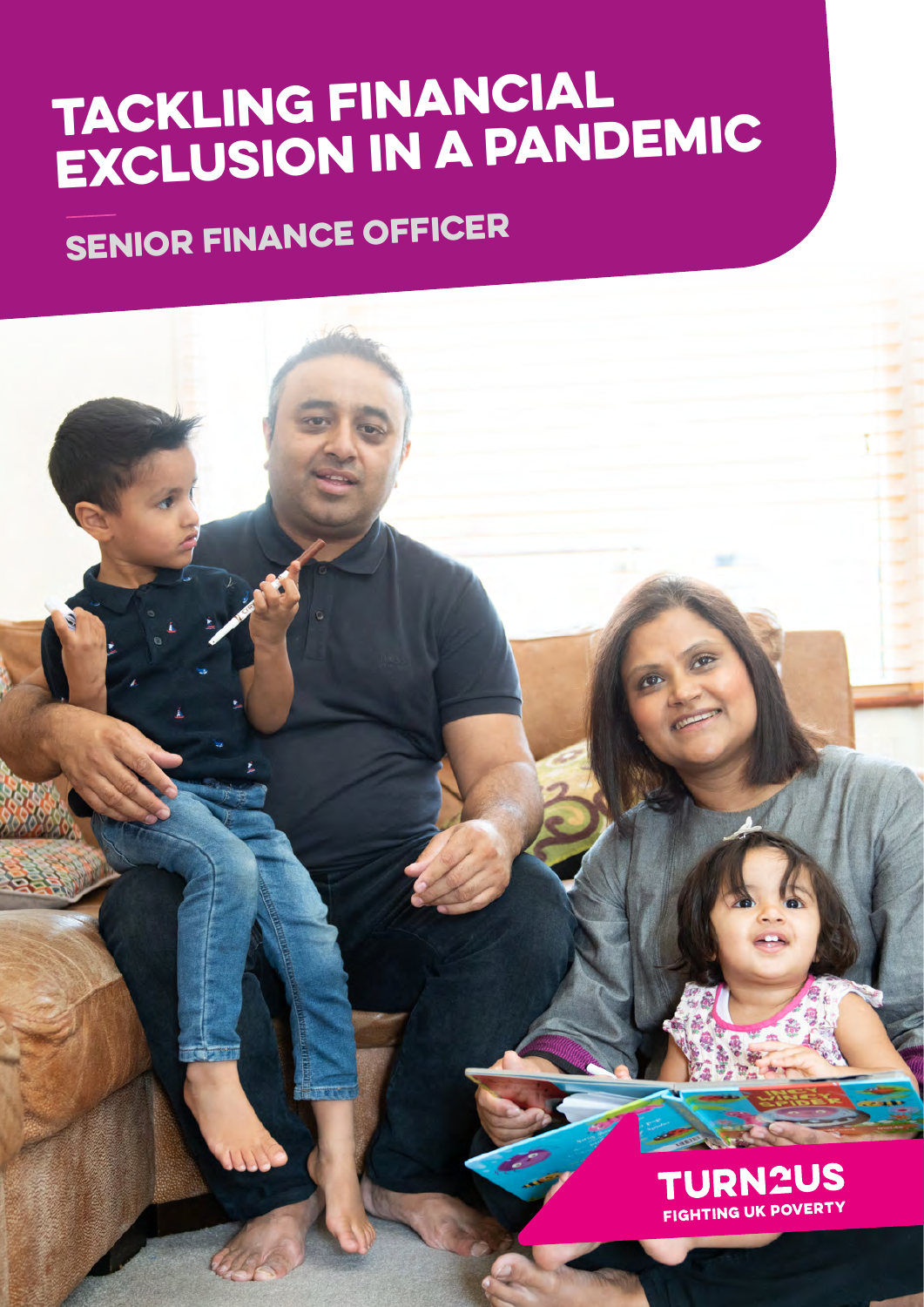# A note from TOM

**At Turn2us, we believe no one in the UK should live in poverty. We have a deep, committed and impatient drive to support people to build financial security equitably across the UK.** 

We work alongside those who have experienced not having enough money to live on to help them cope with life-changing events. This can include job loss, losing a home, leaving a partner, illness or bereavement. We do this through providing cash grants directly and by giving people the tools they need to access benefits or other grant funds. We also challenge the systems that make our programmes necessary for a country that is the fifth wealthiest economy in the world.

The coronavirus pandemic has had a huge impact on the lives and incomes of millions of us in the UK. With many of us left struggling to keep our heads above water after losing our incomes, there has never been a more significant period of economic disruption in most of our lifetimes. The social injustices that create inequalities across society are more apparent than ever – pushing people further into poverty and exclusion.

The vital work of the charity is supported by a complex financial structure, with two subsidiary limited companies, including a care home business which operates nine homes throughout England and a small trading company.

The profit from the companies fund the charity, and in addition, our fundraising team generates income from donations, grants, legacies, and corporate partnerships.

The finance team is a shared service that manages and administers all the financial activity of the charity and both subsidiary companies, with a total annual turnover of about £30m. As such, the work is varied and requires a broad understanding of the financial requirements of both charities and businesses.

We are a directorate that works collaboratively with our colleagues to support their important work, to help them focus on the deep impact we want to have by working alongside people facing financial shocks and to support the highest quality care for the residents of our homes.

If you are interested in a challenging and varied finance role, we very much want to hear from you.

This pack provides information about our work, structure and our plans for the future. You will also find specific details on the skill requirements for this role and information on how to apply. We look forward to hearing from people who share our commitment and ambition for change for people living in financial hardship across the UK.

**Tom Mathew Director Finance & Resources**

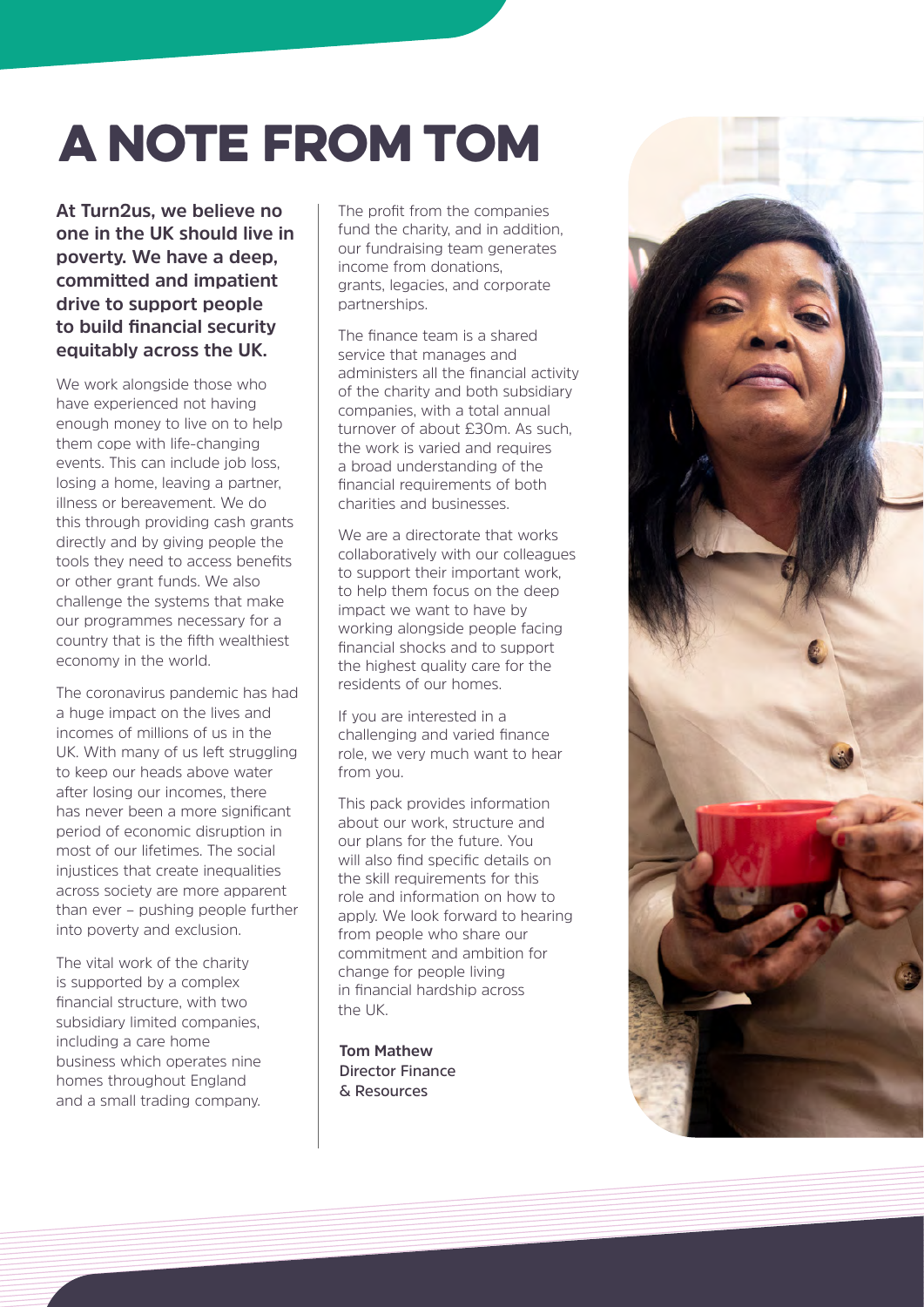# Poverty in the UK

There was already one in five people below the poverty line in the UK before the coronavirus pandemic hit. However, in light of the coronavirus, the number of people struggling to get by is likely to increase as unemployment continues to increase and the economic future of our country remains uncertain. We know that it is the most vulnerable among us who will be impacted the most, with women, single parents, people with disabilities, and Black, Asian and other minoritised communities most disproportionately affected.

In the first 100 days following the March lockdown in 2020, we saw an unprecedented rise in a demand for our services – over 500% in some cases. One of the reoccurring issues people told us about was that they were struggling to cover the basics, such as putting food on the table, or paying their rent and bills. In a country that believes in fairness and justice, we believe that isn't right that people are left struggling to keep their heads above water.

**Every year, the Joseph Rowntree Foundation (JRF) works out how much money you need to manage dayto-day in the UK. The latest figures show that single person needs £19,200 a year before tax and benefits; a single parent with one child needs £28,450, and a family of two parents and two children need £37,400.**

**In the financial year ending 2019, median household disposable income in the UK was £29,400.**

Around 14.4 million people live in poverty in the UK: 8.5 million adults, 4.5 million children and 1.3 million pensioners (Social Metrics Commission  $-SMC$ ).

People with disabilities are much more likely to be living in poverty: half (50%) of households facing poverty consist of families containing one or more people with a disability (SMC).

Contrary to assumptions, unemployment is not necessarily a driver of poverty. Increasingly, it's people in work who face poverty.

Recent JRF research shows that 60% of people in poverty in Britain live in a household where someone is in work. However, renters are disproportionately affected by poverty: over 85% of people in poverty live in rented accommodation.

Around £20bn of benefits went unclaimed last year, reflecting the complexity of the system and barriers to claiming.

Each person not claiming just one benefit entitlement could be missing out on over £2,000. In 2017/18 Trussell Trust gave over one million emergency food packages, of which over 40% were given due to 'benefit delays' or 'benefit changes'.

At Turn2us, we are committed to working with others to change the poverty landscape in the UK. To do this, we co-produce our programme design, delivery and evaluation with people who have lived expertise of financial hardship. That, combined with our evaluation of our programmes and data insight will make the development of all of our work – from policy influencing, fundraising, communications and programming – fit for this purpose.



## Our Work in numbers

1 IN 3 helpline users identify as having a disability, compared to between 15-20% nationally







compared to 20% nationally



HALF

had seen a significant decline in their finances in the last twelve months



50% of Benefit Calculator users are in work



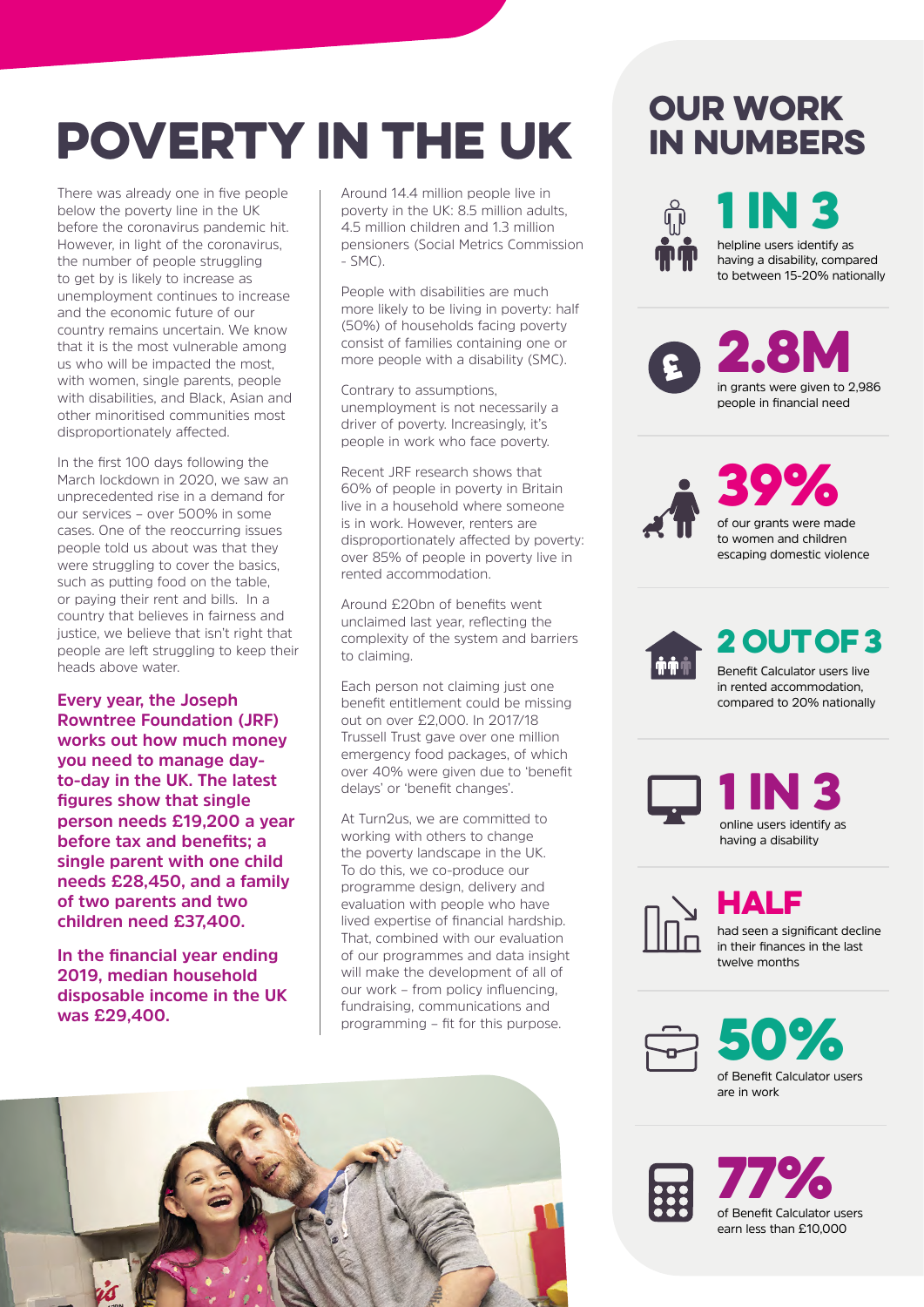## **ABOUT US**

Turn2us is a national charity that provides practical information and support to people facing financial shocks. We work alongside those who have experienced not having enough money to live on to develop practical information and support that helps people cope with life-changing events such as job loss, illness or bereavement.

## how we can help

Benefits Calculator

The **[Turn2us website](https://www.turn2us.org.uk)** includes a Benefits Calculator to find out what welfare benefits and tax credits you could be entitled to, a Grants Search to find out if you might be eligible for support from over **1,500 charitable funds**, and a range of information and resources to help people struggling to get by.

#### **Our purpose: So everyone has the opportunity to build financial sustainability and thrive, Turn2us offers the information and support people need in the face of life changing events, and collaborates to tackle the causes and symptoms of poverty.**

## direct financial assistance

We also provide direct financial assistance through a range of specific funds that are managed directly by the charity. This includes the Elizabeth Finn Fund, which supports people from over **120 different professions**, and the Turn2us Response Fund which supports people when they have had a life-changing event in the last 12 months that has left them in financial hardship.

### non-judgemental help

**8.8m people** visited our website last year to find non-judgemental help and information, which equates to 13 people every minute; **2.5m people** completed a Benefits Calculation to understand their benefit entitlement; and over 1m people carried out a Grant Search.

#### working closely alongside a range of organisations

We work closely alongside a range of organisations including Shelter, Trussel Trust, Macmillan and Gingerbread to get help to people when and where they need it most, and over **200** of our own volunteers committed more than **3,300** hours to helping people in their communities.

### AWARDING GRANTS

Last year, our helpline handled **101,000 direct enquiries.** We also awarded over **£2.8** million in grants to **2,986** people in financial need with **4,937** household members.

#### INFLUENCING GOVERNMENT & POLICY MAKERS

We also work with partners to lead and drive campaigns, research and influence government and policymakers to drive lasting change in UK poverty.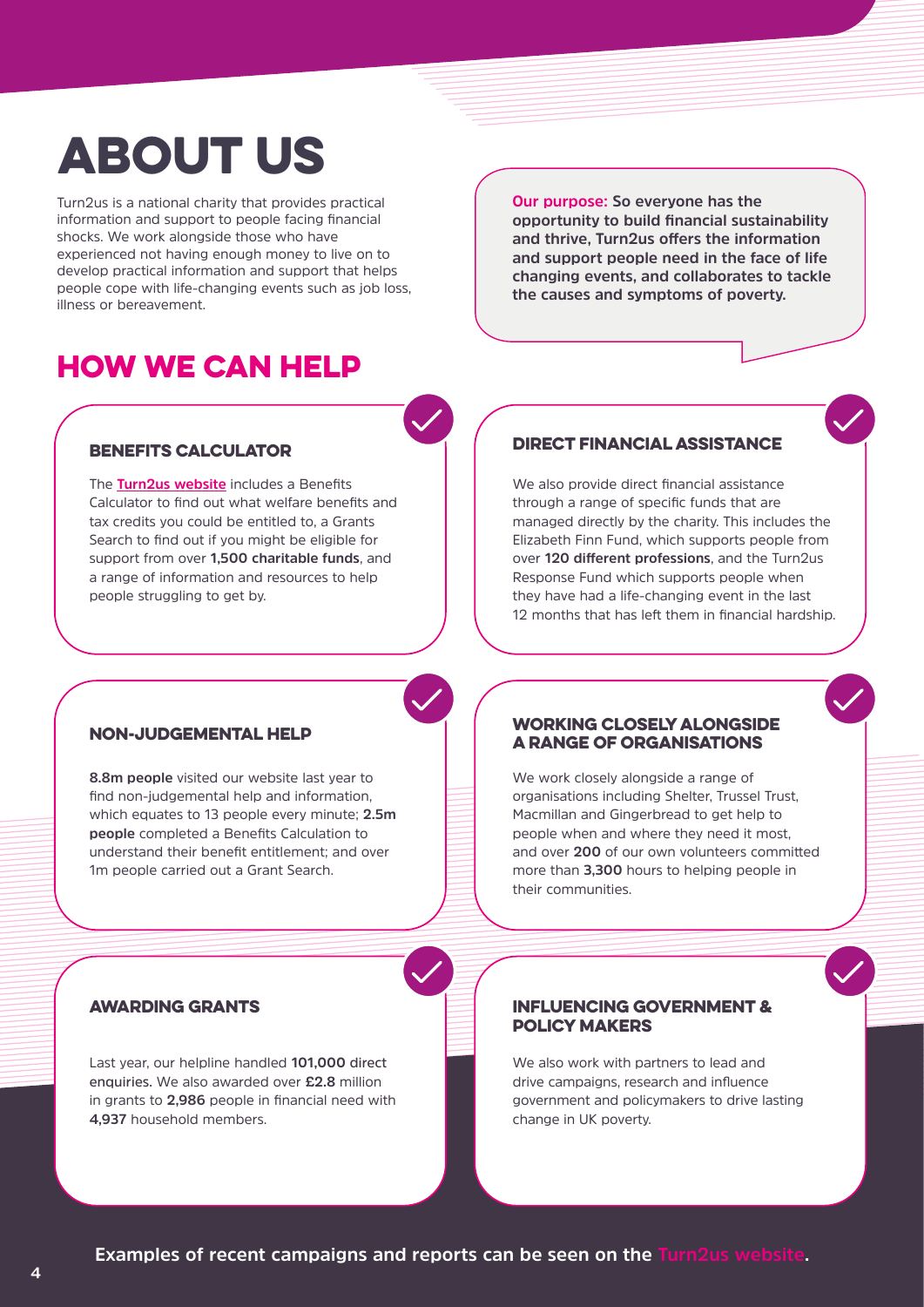## **OUR ORGANISATION** and History

**We've had a long and varied history over the years, but our mission has always been the same - to fight poverty in the UK and help people through tough times.**

The Turn2us story began in May 1897, when our founder, Elizabeth Finn, set out to right wrongs of social injustices. Armed with nothing more than a desire to help and a handful of supportive friends, Elizabeth set out to make a difference to people who were struggling to heat their homes or provide for their children. 123 years later, her legacy lives on as Turn2us continues to tackle the causes and symptoms of UK poverty.

We are a national charity helping people when times get tough. We provide financial support to help people get back on track.

## OUR STRATEGIC AIMS ARE

Deliver high-quality, practical programmes that include information and financial support so that people can build their own financial sustainability and thrive.



1

Deliver even better impact for people facing financial hardship through the co-production of our work with experts who have lived experience, in collaboration with other organisations and through a dedication to insight, evaluation, learning and improvement.



Build the profile of Turn2us and its work to reach people facing life-changing events and experiencing poverty, and secure support for the work.



Develop our influence on policy, practice and public opinion, tackling the prejudice towards people experiencing poverty and insisting on their fundamental rights to access social security.



Invest in our culture, systems, knowledge and skills.



Maximise our assets and secure income ethically to achieve impact.

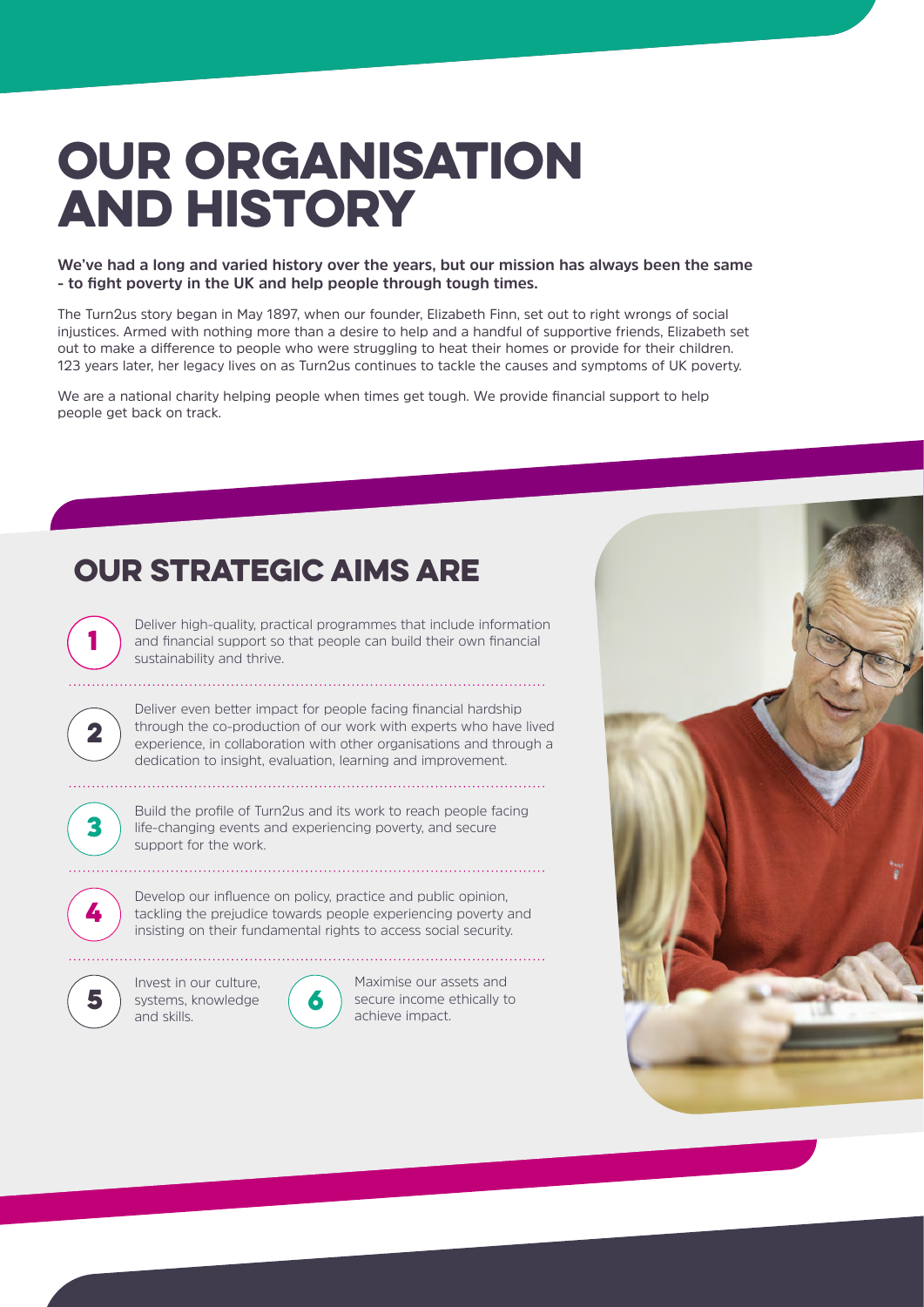## The Need For Our Services

**The surge in demand for Turn2us services has been unprecedented since the start of the public health measures in the UK to deal with the coronavirus pandemic.** 

## The Demand for our Services SINCE MARCH 2020



**Over 4.4 million people have started benefit calculations, with over 2.6 million completing them**



**More than 8.8 million people have visited our website for support – a significant increase on last year**

FUTUPE ROBOTS



**We have awarded more than £4.1 million in direct cash grants**



**Over 3.1 million people have completed Grant Searches**



**More than 81,000 people have reached out to our helpline**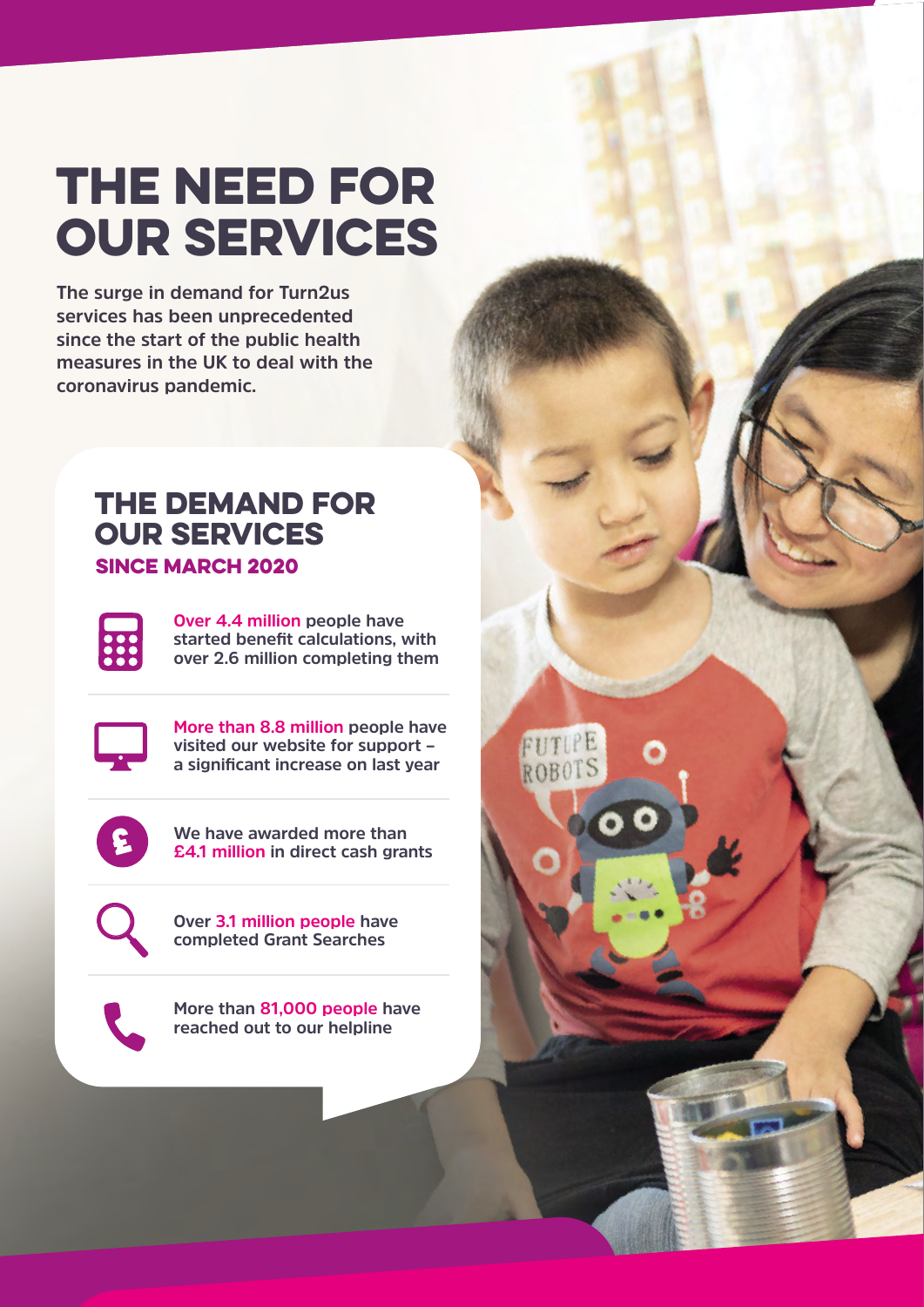

people and their families under the name Elizabeth Finn Fund and The Edinburgh Trust.

**£1.3 million in crisis grants** within just three months.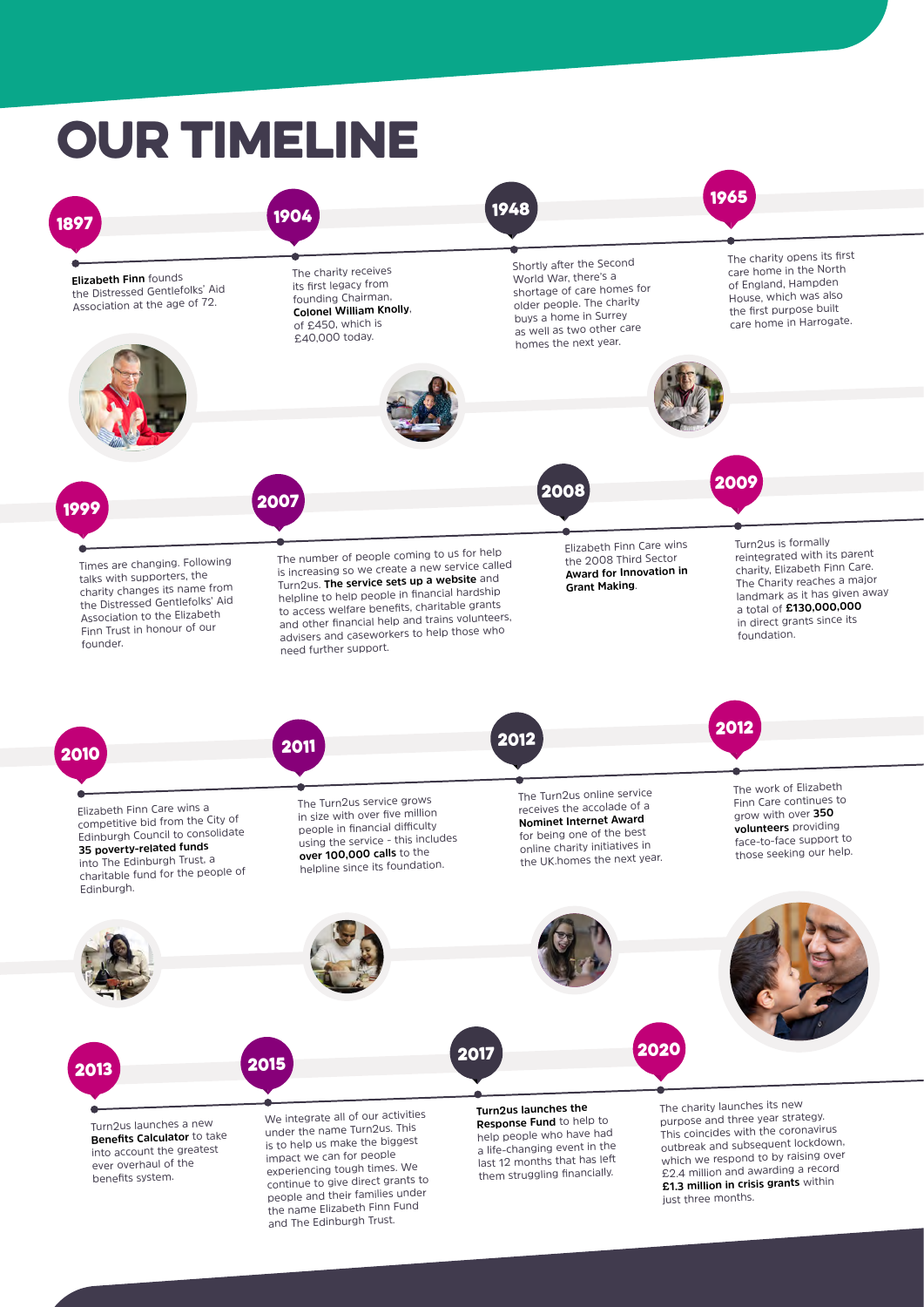# Senior FinancE Officer

| <b>Job Title:</b>  | <b>Senior Finance Officer</b>                               |
|--------------------|-------------------------------------------------------------|
| Department:        | Finance                                                     |
| <b>Reports to:</b> | Head of Finance                                             |
|                    | <b>Direct Line reports:</b> Purchase Ledger assistants (x2) |
| Location:          | Head Office, Hammersmith, London                            |

## **Purpose of the Role:**

An experienced finance professional to provide hands-on day-to-day management of the financial accounting of the group. The finance team is a shared service supporting the charity and both subsidiary companies. The maintenance of a strong service to and relationship with the care home business is a critical success factor.

## **Key Responsibilities and Accountabilities:**

- **1 Financial accounting operations, financial controls;**
- **2 Develop and maintain a culture of continuous improvement;**
- **3 Support the preparation of the annual report and financial statements**

### **Duties**

### **1. Financial accounting operations, financial controls;**

- Oversee the purchase ledger, ensuring that the team maintains an accurate, timely and controlled process to record and pay invoices, expenses, and other costs, (dealing with VAT entries correctly and ensuring correct coding) in addition to processing credit cards. Ensure that payment processes are up to best practice standards and fraud prevention is in place.
- Manage and co-ordinate the multiple BACS runs and international payment runs, ensuring sufficient authorised users available to carry out the future calendar dates of payments/ income runs
- For the trading subsidiary raise sales invoices for licence fees. Perform credit control duties on aged debt.
- Perform daily bank reconciliations for the Groups bank accounts and liaise with the bank when required.
- Reconcile balance sheet control accounts accurately every month and ensure that any issues identified are resolved effectively.
- To ensure that all journals postings and corrections are done in a timely manner.
- To manage the banking, ensuring that cheque income is recorded and coded accurately; and banked promptly; and that the group has sufficient cash readily available in each subsidiary to meet day to day working capital needs.
- To perform the interface between the payroll and general ledger, posting monthly payroll journals for the Group. Ensuring that monthly reconciliations of all payroll accounts are completed and maintained effectively.
- To load correctly through the Legal and General interface, all individuals' pension entitlements and to ensure that the pension control account is promptly reconciled and issues resolved.
- To prepare and submit the quarterly Group VAT return.
- To prepare and submit the quarterly Gift Aid return.
- To ensure that Office of National Statistics returns are complied and filed promptly.
- To ensure any other statutory returns such as P11d are compiled and filed promptly.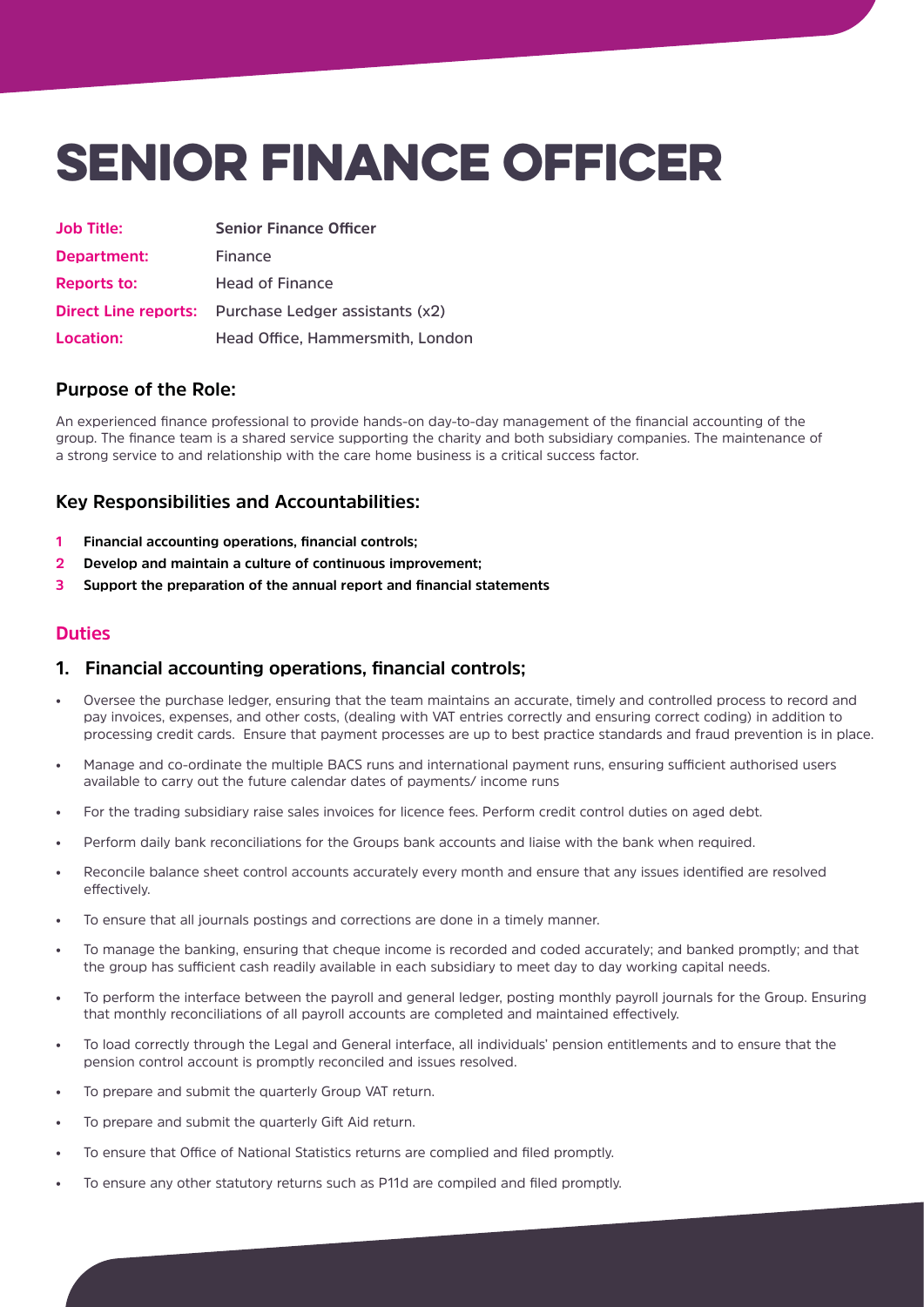### **2. Develop and maintain a culture of continuous improvement;**

- To maintain a strong relationship with the care home administrators and managers, understanding his/her requirements and responding proactively to their financial accounting needs.
- To ensure that appropriate documentation exists around critical financial processes and ensure a culture of continuous improvement in all financial processes.
- Respond quickly to control recommendations from external audits and other reviews and ensure improvements have been fully assessed and appropriate improvements properly implemented.

### **3. Support the preparation of the annual report and financial statements;**

- To assist in the preparation of the audit deliverables so as to provide the external auditors with relevant schedules and documentation supporting the annual accounts.
- To assist in the preparation of the annual report and financial statements including notes and liaising with auditors throughout the audit process to finalise numbers.

These are the normal duties, which the Charity requires from the position. However, it is necessary for all staff to be flexible and all employees will be required from time to time to perform other duties as may be required by the Charity for the efficient running of the charity. This Job Description is non-contractual. It will be reviewed from time to time and may be subject to change.

At Turn2us, we are committed to protecting personnel, children, adults, and service users from any harm arising from each other, themselves, our activities, or organisational failings whilst in contact with us. The post holder will be required to follow the safeguarding policy and will be responsible for integrating safeguarding into all aspects of their work.

The post holder will be expected to ensure that their work complies with contractual terms and conditions, the Charity's policies and procedures and key legislation, including the UK General Data Protection Regulation (GDPR) and charity law.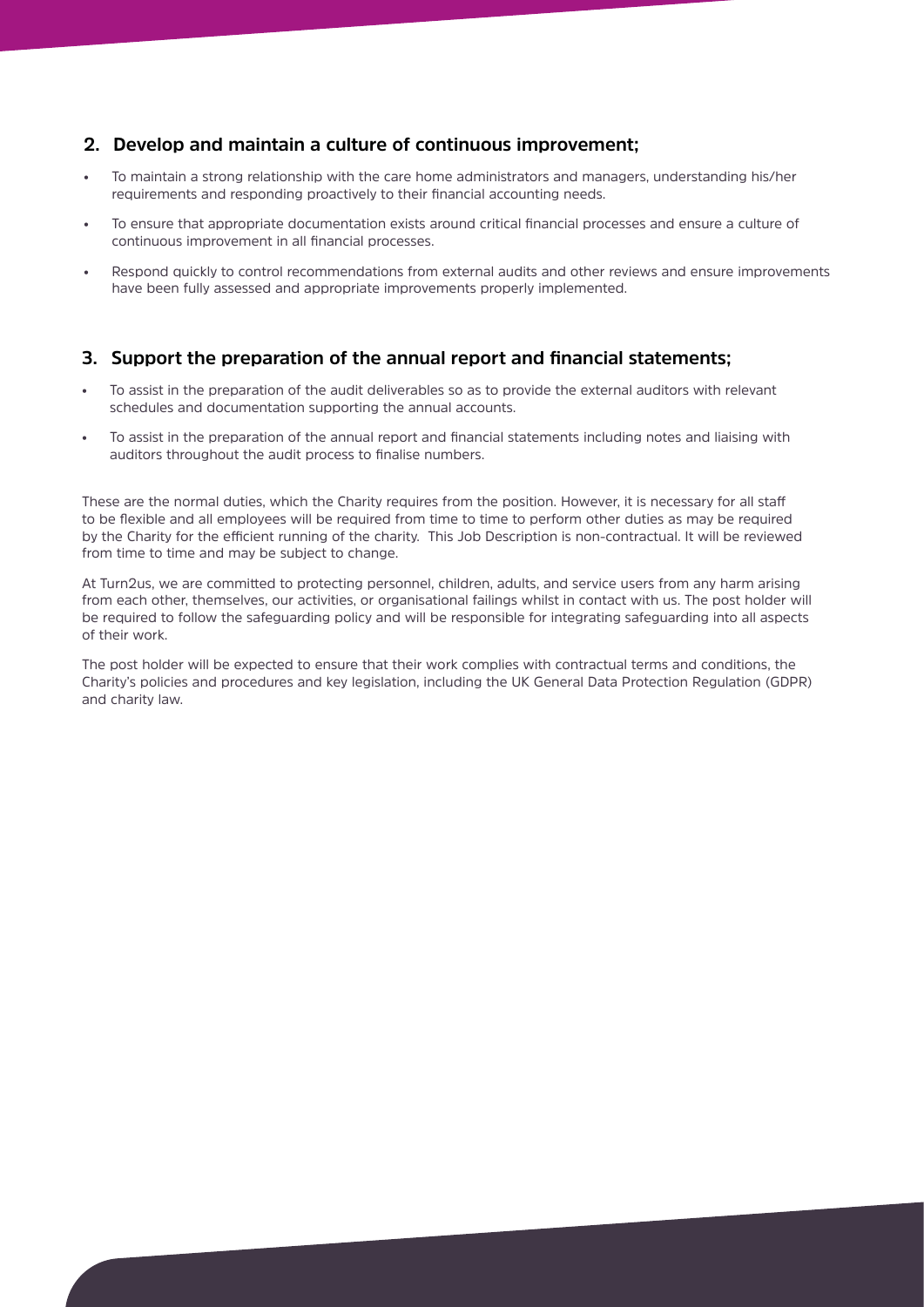## **PERSON SPECIFICATION**

## **Skills:**

- Excellent interpersonal and verbal & written communication skills
- Excellent IT skills including Excel
- High attention to detail
- Ability to work alone and as part of a team
- Ability to communicate financial concepts to a non-financial audience
- Excellent time management and planning skills

## **Knowledge:**

- Practical understanding of basic accounting principles
- Knowledge of best practice financial controls
- Knowledge of Charty Accouting & Law, regulatory reporting and compliance (desirable)
- Practical understanding of VAT

## **Experience:**

- Experience of using a similar computerised accounting software
- Experience of balance sheet reconciliations
- Exposure to different types of taxation and processing associated returns